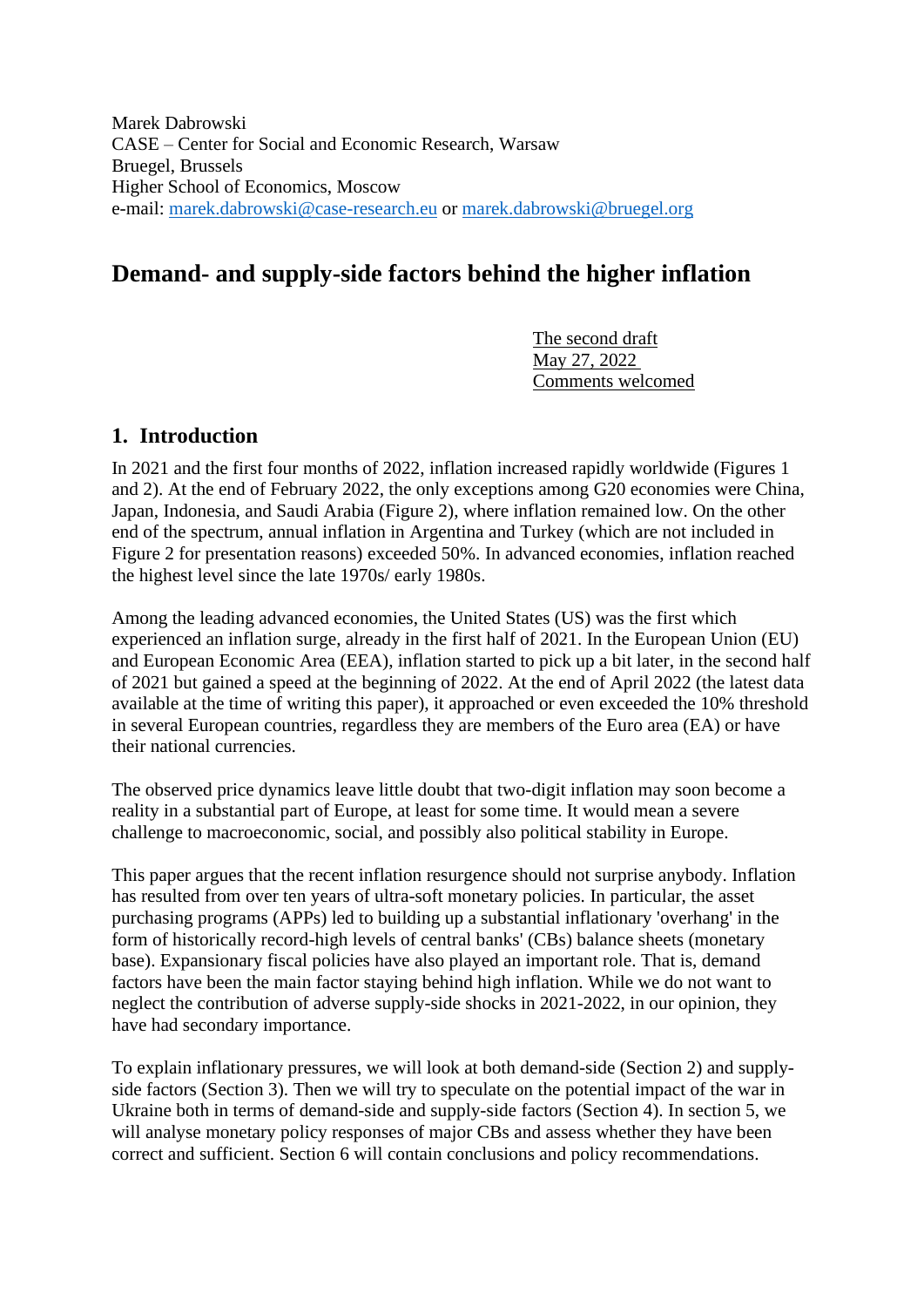# **2. Demand-side factors: monetary and fiscal expansion**

Monetary policy has built up the potential for a sudden demand increase since the global financial crisis (GFC) of 2007-2009. The GFC of 2007-2009 produced a deflationary shock in major currency areas such as the US dollar, Euro, or Japanese yen. In the aftermath of the crisis, a far-going disruption in financial intermediation led to a collapse in the money multiplier (Figure 3) and decreasing money velocity (Figure 4). These effects were further magnified by new banking regulations (Basel-3), which increased capital adequacy and liquidity coverage ratios, tightened credit risk assessment methods, introduced countercyclical capital buffers, etc. CBs resorted to large-scale APPs, popularly called quantitative easing (QE), to fight deflationary pressures in the environment of interest rates close to zero. However, the latter has had an additional disintermediation effect because the increasing commercial banks' deposits in CBs (Figure 5) partly neutralized QE expansionary effect.

In the first quarter of 2020, the COVID-19 pandemic produced a new adverse shock different from the GFC. It was a combination of demand-side and supply-side shocks. It resulted from depressed aggregate demand caused by the self-restrained behaviour of both consumers and investors and administrative lockdown measures such as the prohibition of certain types of activities, restrictions on the movement of people, or closed borders and the resulting disruption of supply chains. In such circumstances, private spending decreased, and private saving increased. However, these were the forced (involuntary) savings/ monetary overhang, the phenomenon known from the history of centrally-planned economies (Cottarelli and Blejer, 1991).

CBs in AEs reacted to the COVID-19 crisis similar to the GFC despite their different characteristics. They further relaxed their monetary policies by intensifying APPs (Figure 6). Because fiscal deficits and public debts increased during the pandemic, government bonds became the main assets absorbed by CBs.

Relaxation of most lockdown measures and pandemic 'fatigue' (people became less eager to restrict their consumer behaviour) observed in 2021 and even more in 2022 led to a rapid unfreeze of the above-mentioned monetary overhang. Continuation of ultra-loose monetary and fiscal policies through 2021 and, in some instances, in early 2022, added fuel to the fire.

In particular, the large-scale fiscal stimulus packages approved by the US Congress at the end of 2020 and  $2021<sup>1</sup>$  contributed to boosting an aggregate demand not only within the US economy (beyond the estimated output gap – see Blanchard, 2021) but also globally (Jensen et al., 2021), given the role of the US dollar as a global reserve and transaction currency.

# **3. Supply-side factors: lockdown effects, structural changes, and trade tensions**

Supply-side factors have also played an essential role in boosting inflation.

<sup>&</sup>lt;sup>1</sup> It included the Consolidated Appropriations Act of December 2020, and the American Rescue Plan of March 2021, the total amount of which was equal to 2.8 trillion US\$. In addition, in November 2021 the Infrastructure Investment and Jobs Act was signed into law, aimed at spending 1.2 US\$ trillion over 5-year period. Another proposal called the Build Back Better Act of 1.5 trillion US\$ (mostly the social policy spending) is currently discussed in the US Congress.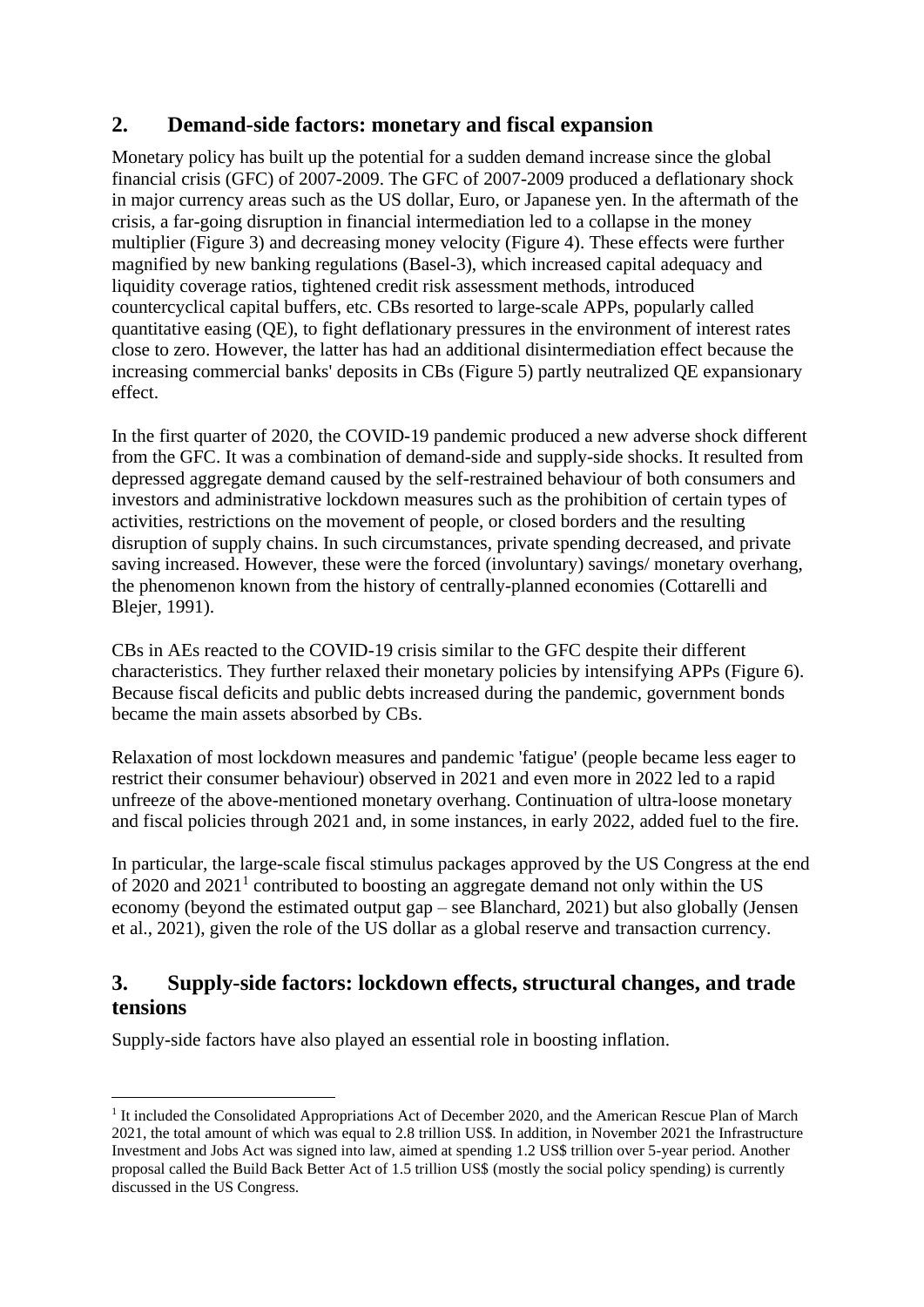First, lockdown measures in 2020 and, to a lesser degree, in 2021, introduced by individual governments (in an uncoordinated way) led to disruption in global, regional, and even local supply chains that eventually limited the supply of certain critical goods and production inputs and contributed to their higher prices. The new round of such disruptions in March and April 2022 was caused by two factors (i) a lockdown in China, in particular, in the Shanghai region, as a result of a new wave of the COVID-19 pandemic (Garcia Herrero, 2022); (ii) the war in Ukraine (see Section 4).

The increasing tensions in the international trading system, such as the ongoing US-China trade conflict (Rogoff, 2021; Borio, 2021) and various protectionist measures taken as a reaction to the COVID-19 pandemic, have not helped to eliminate production and supply bottlenecks.

Pandemic-induced structural changes have produced similar effects. Some may have a temporary character (shifting consumer demand from services vulnerable to a pandemic like tourism and travel to durable goods). Others may be permanent, for example, effects of moving to remote work, online trade, and services. As a result, the demand for some goods and components increased above their production capacities. The shortage of semiconductors (Kaur, 2021) is a typical structural bottleneck example.

Finally, there were also supply disruptions and associated price increases caused by the noncompetitive character of some markets and political factors. The rapid growth of the price of natural gas in Europe in 2021 (Nouicer and Piebalgs, 2021; Zachmann et al., 2022) can be a good example.

Furthermore, physical shortages and increasing prices of individual goods and services (or expectations of their increase) have led to their precautionary hoarding by economic agents, which have also increased the imbalance between growing demand and limited supply, at least in the short term. Again, this is a well-known phenomenon in centrally planned economies (Kornai, 1980).

It is also worth noticing that some supply-side factors (exogenous from the perspective of an individual national economy) result, in fact, from changes in global demand (Jensen et al., 2021). It concerns, for example, commodity prices (Figure 7), which increased in 2021 due to a rapid economic recovery and increasing global demand. For instance, between 2010 and 2013, high commodity prices did not lead to higher inflation because demand constraints were more substantial.

# **4. The potential impact of the war in Ukraine**

The Russian invasion of Ukraine, which started on 24 February 2022, created a new political and economic reality in Europe and worldwide. When writing this paper, after more than three months of the war (with no perspective to be stopped soon), some macroeconomic consequences are already visible but problematic to quantify due to incomplete data and an unknown and uncertain future. Therefore, our analysis has primarily a narrative and partly speculative character.

Following the structure of the analysis adopted in this paper, we will distinguish between demand-side and supply-side factors.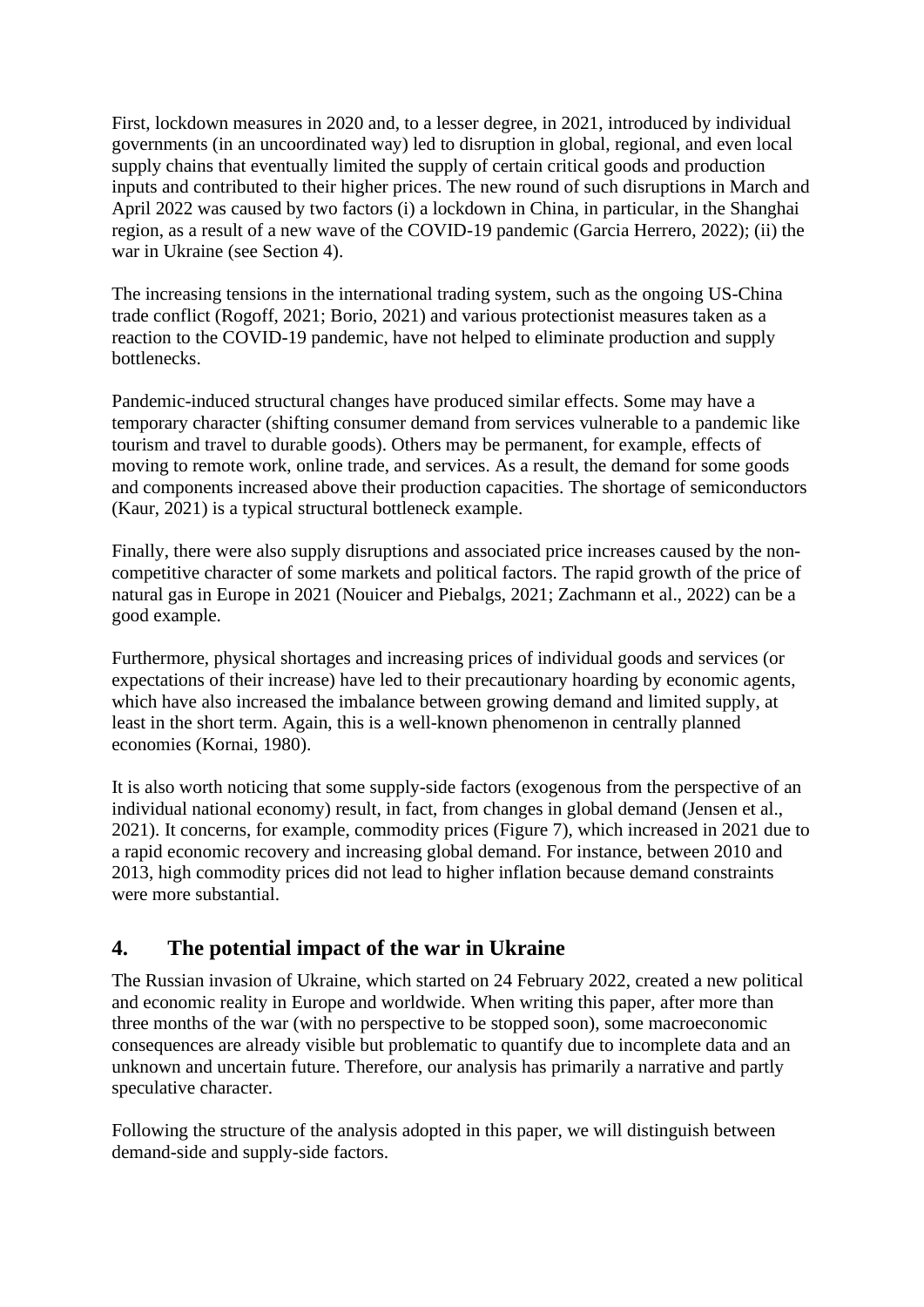On the demand side, the war could increase consumer demand in the European frontier states that hosted many Ukrainian refugees and granted humanitarian aid (food, medicines, etc.) to Ukraine. Perhaps this factor can help partly explain the acceleration of inflation in Central and Eastern Europe (CEE) in March and April 2022.

Stopping or decreasing a European export of some goods to Russia and Belarus due to sanctions and countersanctions (see below) and shrinking Russia's domestic demand may have a dumping price effect in the EU. However, due to the marginal macroeconomic importance of such exports, we do not expect their meaningful impact on EU inflation.

The war will most likely involve higher budgetary expenditure for humanitarian aid, accommodation of refugees, and military and security purposes. However, the macroeconomic effects (including inflationary pressure) of these additional expenditures will be seen later (there is a time lag between making such decisions and effective spending, especially in the military).

More powerful inflationary consequences of the war have already been seen on the supply side, and they will dominate in a short-to-medium term perspective.

First, the war, the unprecedented Western<sup>2</sup> sanctions against Russia, and Russia's retaliatory measures (see Box 1) led to further increased commodity prices (Figure 7). It concerns energy resources (oil, oil products, natural gas, coal, and electricity), food (especially grain, animal feeds, and cooking oil), metals, and several other inputs (chemicals, fertilizers, timber, cement, steel and aluminium products, etc.).

Before the war, Russia was a significant global producer and supplier of all these products. Reducing their imports from Russia (due to sanctions or Russia's export ban) impacted global markets and international prices. The strength and durability of this shock will depend on the availability of alternative supply sources, the flexibility of individual commodity markets, dependence on specific transportation routes (for example, pipelines in case of oil and natural gas), the possibility of substitution, etc.

#### **Box 1: Summary of trade-related Western sanctions and Russia's countersanctions after 24 February 2022 (as of 15 May 2022)**

This box concentrates on sanctions and countersanctions that impact trade, world commodity markets, supply chains, etc. We do not deal with diplomatic, personal, and media sanctions. We also omit financial and investment sanctions, which impact the Russian economy but have very little or no impact on price levels outside Russia.

#### Energy sanctions

The US banned all oil and natural gas imports from Russia, and the UK will stop oil imports from Russia by the end of 2022. The EU is discussing the same measure in its sixth sanction package. In August 2022, the EU will also stop coal imports from Russia. There is a broad

<sup>2</sup> Analysing the content of anti-Russian sanctions, we use the adjective 'Western' in a broad geopolitical (membership in US- and EU-initiated alliances) rather than precise geographical sense (for example, Japan, Australia, and South Korea who joined sanctions are not located west of Russia).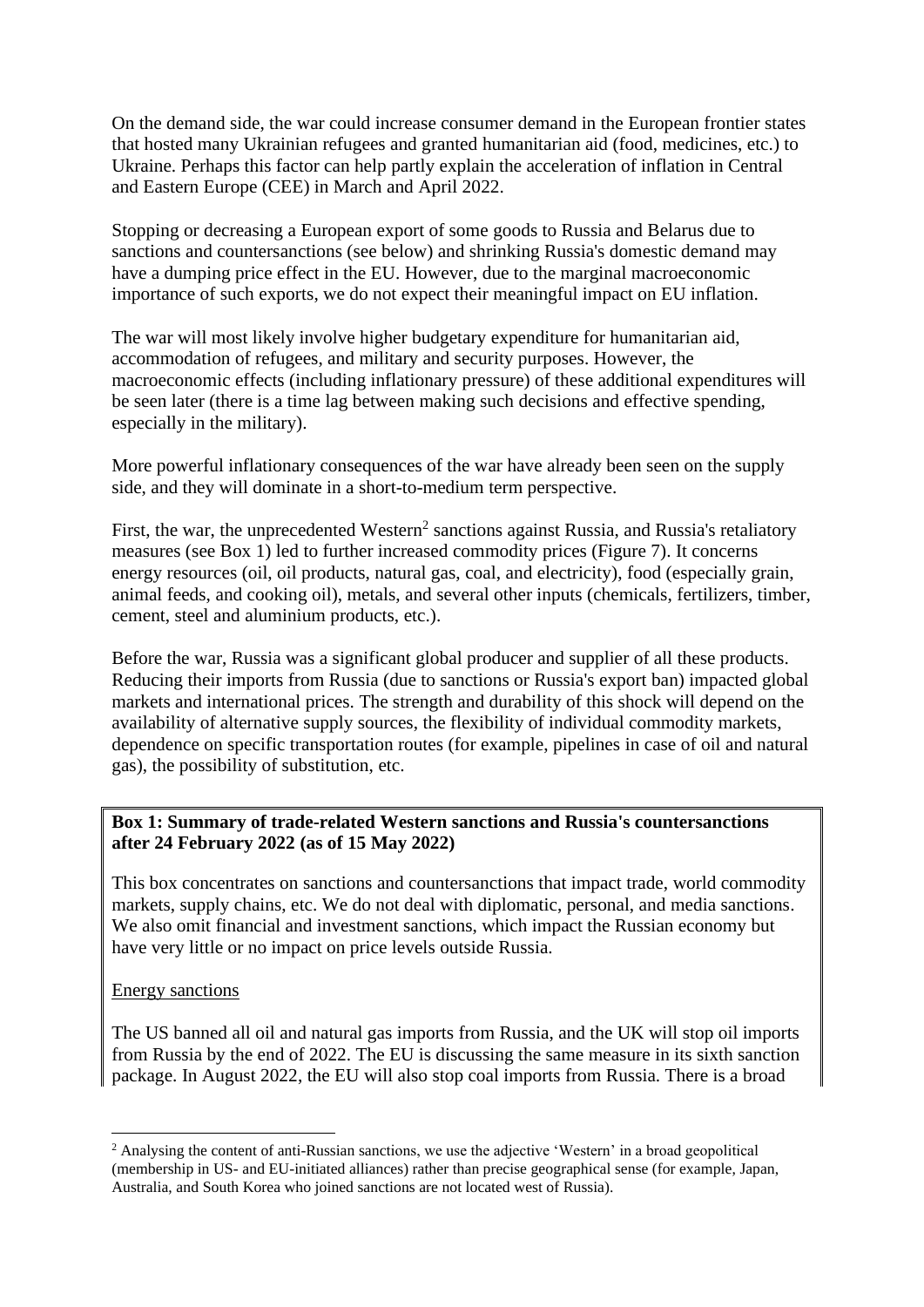debate within the EU about a substantial reduction of its natural gas imports from Russia. Germany has suspended the opening of the Nord Stream 2 gas pipeline from Russia.

### Trade sanctions

Apart from sanctions related to energy trade, the EU imposed an embargo on importing iron, steel, wood, cement, rubber products, seafood, spirits, and liquor from Russia. The UK has imposed a 35% duty on some imports from Russia, including vodka.

On the export side, the US, EU, and the UK have banned selling dual-use goods (which may serve both civilian and military purposes) to Russia. The EU and UK have also prohibited exporting some luxury goods to Russia.

On 15 March 2022, the EU, in cooperation with other G7 partners, stopped treating Russia as a Most Favoured Nation according to WTO rules.

### Transportation sanctions

Transportation sanctions include the closure of EU, US, UK, and Canadian airspace to all Russian-owned, registered, or controlled aircraft. The airspace closure accompanies the ban on exports, sales, supply, or transfer of all aircraft, aircraft parts, and equipment to Russia and the provision of all related repair, maintenance, or financial services. Similar bans concern goods, technology, and services exports in the maritime and space sectors.

The countries mentioned above also closed their seaports to Russian vessels. The EU banned Russian road transport operators.

### Russia's countersanction measures

Russian countersanctions are primarily targeted against 'unfriendly' states, countries that joined anti-Russian sanctions. However, many of them also hit economic agents from other countries. For example, Russia introduced an export ban on more than 200 products until the end of 2022, including telecoms, medical, vehicle, agricultural, electrical equipment, and timber. It also partly banned its grain and agriculture exports.

Russia closed its airspace and seaports to carriers and vessels from 'unfriendly' countries.

Sources:

<https://www.bbc.com/news/world-europe-60125659> [https://www.consilium.europa.eu/en/policies/sanctions/restrictive-measures-against-russia-over](https://www.consilium.europa.eu/en/policies/sanctions/restrictive-measures-against-russia-over-ukraine/sanctions-against-russia-explained/)[ukraine/sanctions-against-russia-explained/,](https://www.consilium.europa.eu/en/policies/sanctions/restrictive-measures-against-russia-over-ukraine/sanctions-against-russia-explained/)  [https://home.treasury.gov/policy-issues/financial-sanctions/sanctions-programs-and-country](https://home.treasury.gov/policy-issues/financial-sanctions/sanctions-programs-and-country-information/ukraine-russia-related-sanctions)[information/ukraine-russia-related-sanctions](https://home.treasury.gov/policy-issues/financial-sanctions/sanctions-programs-and-country-information/ukraine-russia-related-sanctions) <https://www.bbc.com/news/business-60689279>

To a lesser degree, it also concerns Ukraine's exports, in particular, of grain and other agricultural products, ferrous and non-ferrous metals, and other minerals. Their production was either stopped or reduced due to the proximity of combat zones and war damages. Their exports suffered from injury or blockade of transportation routes (especially the Odesa seaport).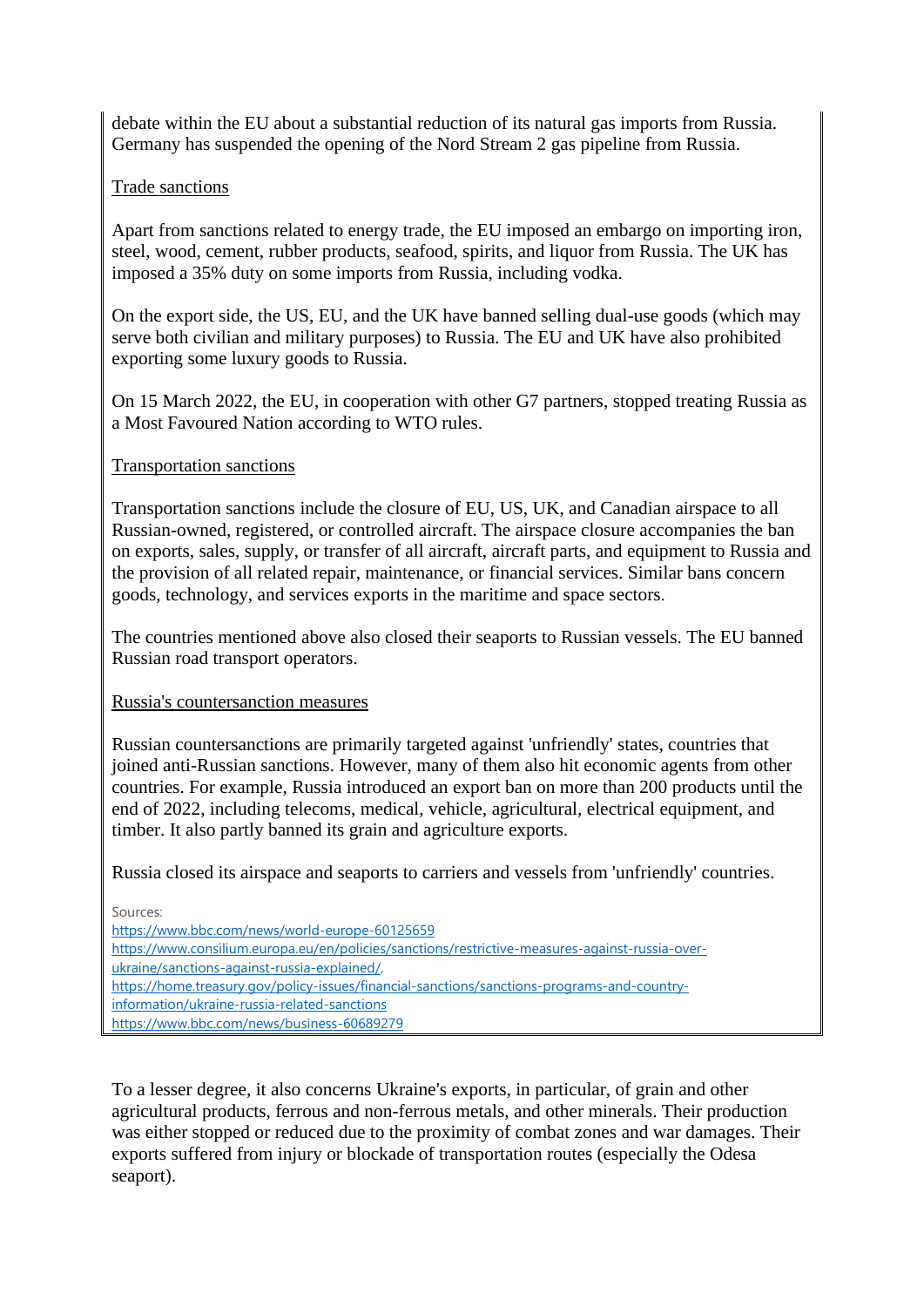Second, given the importance of Russia and Ukraine as the transit territories from China and other Asian countries to Europe, the war, sanctions, and countersanctions (also concerning the transport sector) caused another round of global supply chain disruption. Such disruption must lead to higher input prices, similarly to disruption caused by COVID-19-related lockdowns.

Third, a geopolitical uncertainty caused by the war led to the depreciation of CEE currencies (in countries remaining outside the EA), which also has an inflationary impact (via a passthrough mechanism on domestic prices).

The longer the war continues, the more damaging its cumulative macroeconomic impact on global and European economies.

### **5. Reactions of central banks to increasing inflation**

CBs in non-euro-area EU member states (Czechia, Hungary, Poland, and Romania) started to increase interest rates in 2021. However, looking at inflation statistics in Figure 1, it was too little and too late. Unfortunately, it did not happen in the euro area and other major currency areas. The UK, Norway, and South Korea were the only exceptions among advanced economies. The US Federal Reserve Board (Fed) and European Central Bank (ECB) claimed that higher inflation had a temporary character and would disappear in 2022 (Powell, 2021; Lagarde, 2021).

The Fed started to change its attitude and policies only in November 2021<sup>3</sup>. In December  $2021$ , it accelerated tapering new asset purchases<sup>4</sup>. In January 2022, it decided to stop increasing its assets holding in March 2022<sup>5</sup>. In March 2022, it increased the Federal Fund Rate (FFR) by 0.25 percentage points,<sup>6</sup> followed by the decision to further increase the FFR by 0.50 percentage points (up to 1%) taken on 4 May 2022<sup>7</sup>. At the Fed's Federal Open Market Committee (FOMC) meeting, the plan to reduce the Fed's balance sheet starting from 1 June 2022 was announced<sup>8</sup>. The coming months will answer whether the Fed's monetary policy response is sufficient to stop the mounting inflationary pressures.

So far, the ECB has been slower to change its monetary policy. First, in March 2022, it terminated net asset purchases under the Pandemic Emergency Purchase Programme (PEPP). However, the existing stock of assets purchased under the PEPP will be rolled over until at least the end of 2024. Second, the special conditions applicable under the third series of targeted longer-term refinancing operations (TLTRO III) will end in June 2022. Third, net purchases under the regular APP are expected to be terminated in the third quarter of 2022, but the existing stock of assets will continue to be reinvested. Fourth, ECB interest rates may increase only 'some time' after stopping the APP net purchases<sup>9</sup>. Overall, as seen when writing this paper, ECB monetary policy tightening will be very gradual (Panetta, 2022).

<sup>3</sup> <https://www.federalreserve.gov/newsevents/testimony/powell20211130a.htm>

<sup>4</sup> <https://www.federalreserve.gov/monetarypolicy/fomcminutes20211215.htm>

<sup>55</sup> <https://www.federalreserve.gov/newsevents/pressreleases/monetary20220126a.htm>

<sup>6</sup> <https://www.federalreserve.gov/newsevents/pressreleases/monetary20220316a.htm>

<sup>7</sup> <https://www.federalreserve.gov/newsevents/pressreleases/monetary20220504a.htm>

<sup>8</sup> <https://www.federalreserve.gov/newsevents/pressreleases/monetary20220504b.htm>

<sup>9</sup> <https://www.ecb.europa.eu/press/pr/date/2022/html/ecb.mp220414~d1b76520c6.en.html>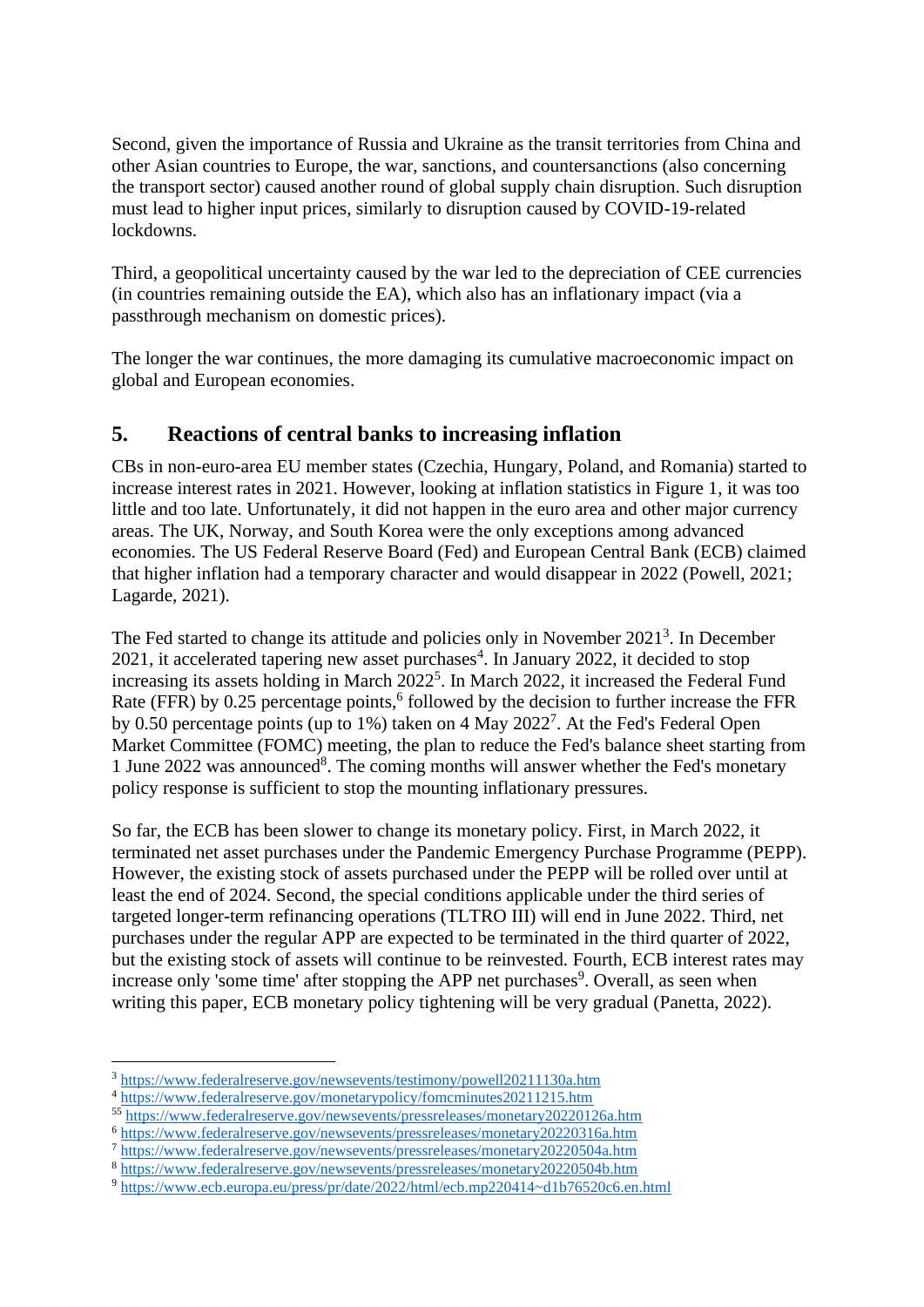The Bank of Japan (BoJ) has not changed its monetary policy stance yet<sup>10</sup>, but as shown in Figure 1, Japan's annual rate of inflation remains below 1%.

The Monetary Policy Committee of the Bank of England (BoE) started hiking its interest rate in December 2021 (to 0.25%), and then, in three further steps (each by 0.25 percentage points), to 1% in May 2022<sup>11</sup>. The last round of asset purchases ended in December 2021, and from March 2022, the stock of assets held by the BoE started to diminish because the maturing bonds are not rolled over $12$ 

Over three decades of low inflation and strengthening CB independence helped anchor low inflationary expectations in advanced economies. It was one of the reasons why inflation continued to stay at a level close to zero in the 2010s and the first stage of the COVID-19 pandemic despite a rapid expansion of CBs' monetary base and broad money. In terms of monetary arithmetic, it was demonstrated by decreasing money velocity and money multiplier (see Figures 3 and 4).

Building stable and low inflationary expectations should be considered the historical achievement that made monetary policy easier and more credible and decreased economic and social costs. Now, this achievement may be lost (Barro, 2021; Rogoff, 2021) as a result of three factors:

- Lack of timely response of CBs to an inflation surge in 2021 and 2022 and their misjudged opinions on the temporary character of inflation (see above)
- Changes in the Fed (FOMC, 2020) and ECB (2021) strategies mean tolerating inflation above 2% as the compensation for past inflation below this level. It increases uncertainty regarding the timing and strength of their reactions to higher inflation and raises suspicions that changes in the strategy serve as an excuse to tolerate higher inflation for a more extended period (McCracken and Amburgey, 2021; Hoffmann et al., 2021; Demertzis, 2022).
- The increasing fiscal dependence of CBs, in the environment of expansionary fiscal policies in most advanced economies (Dabrowski, 2021b).

This last question (fiscal dependence, also called 'fiscal dominance' – see Landau, 2021) has fundamental importance and will determine the prospects of effective anti-inflationary policies and CB independence (Dabrowski, 2021a). As a result of more than a decade of QE, CBs' balance sheets expanded (Figure 6) and became dominated by government bonds on their asset side (Figure 8). Such an effect of QE, even if initially unexpected and undesired, seems to be unsurprising and unavoidable. QE absorbed the bulk of commercial papers and securities of sufficient quality and liquidity acceptable to CBs. Hence, a continuation of QE required more reliance on government bonds, which led to an increasing share of CBs in the stock of GG debt holdings (Figure 8).

In practice, CBs may become hostages of fiscal authorities and their inability or unwillingness to carry out a necessary fiscal adjustment on time. It may create a severe obstacle to monetary policy tightening and reversing QE in the situation when inflation pressure comes back. Stopping inflation requires CBs to reduce their balance sheets and hiking interest rates (We do not discuss the sequence of these measures here, which is another policy issue). Both actions

<sup>10</sup> [https://www.boj.or.jp/en/announcements/release\\_2022/k220428a.pdf](https://www.boj.or.jp/en/announcements/release_2022/k220428a.pdf)

<sup>11</sup> <https://www.bankofengland.co.uk/monetary-policy/the-interest-rate-bank-rate>

<sup>12</sup> <https://www.bankofengland.co.uk/monetary-policy/quantitative-easing>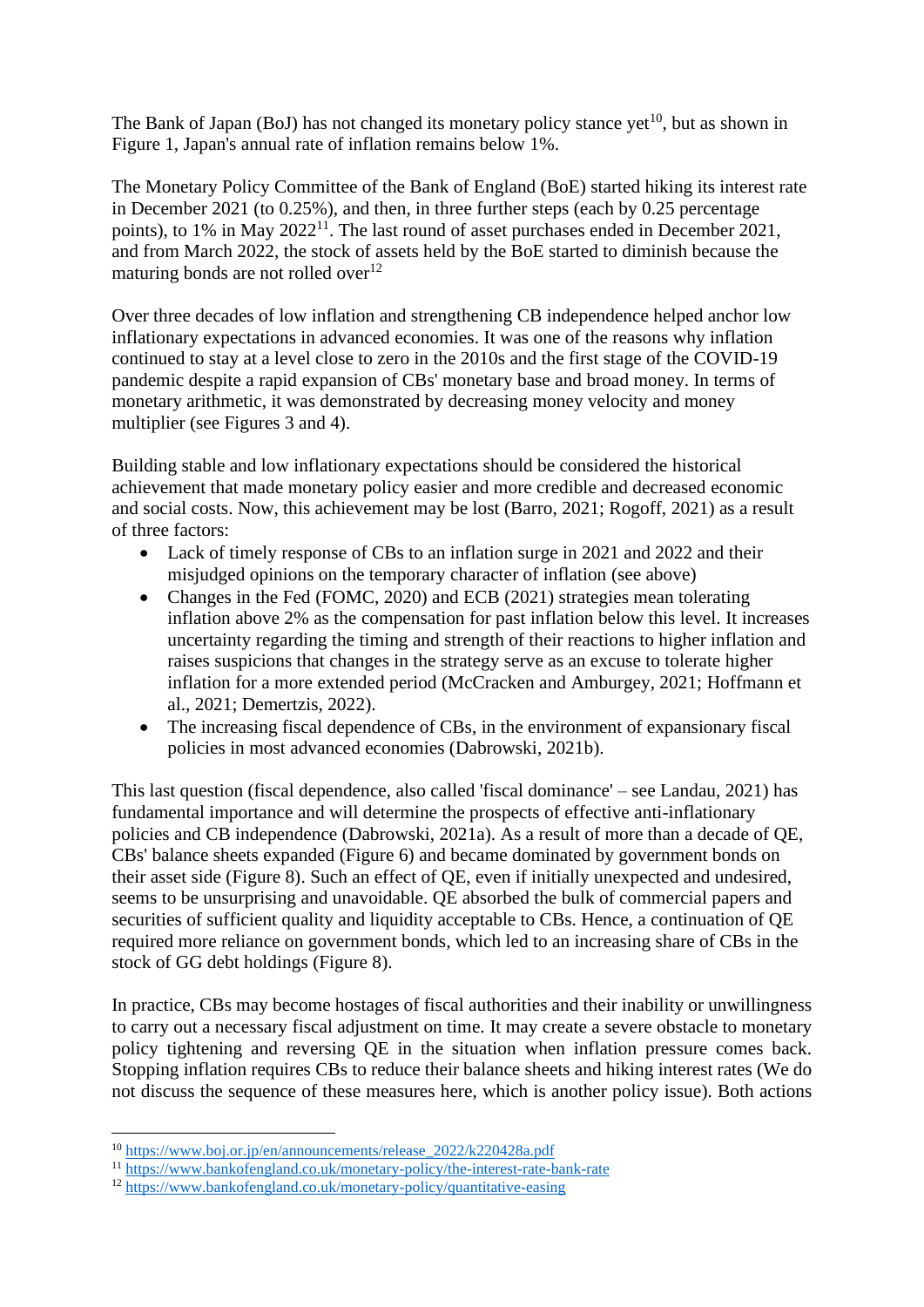will cause increasing the governments' interest payments and further deteriorate their fiscal position, other things being equal. It will unavoidably lead to a conflict between CBs and governments, which may undermine CB independence (Goodhart and Pradhan, 2020).

On the other hand, giving in to fiscal pressures would lead to even higher inflation and further undermine inflationary expectations (Landau, 2021; Borio, 2021; Weber, 2021).

The monetary policy dependence on the fiscal situation is already visible in the EA and may explain the ECB's reluctance to start a tightening cycle. The yields on government bonds in the highly indebted EA countries were kept thanks to the very accommodative character of ECB monetary policy and large-scale QE and its addressed interventions on the bond market when spreads increased. Such interventions have been conducted under the financial stability mandate with the declared goal to avoid financial 'fragmentation' in the EA and smooth monetary policy transmission mechanism (Panetta, 2022).

It is even a more significant potential challenge to the BoJ once it tightens its monetary policy. The size of public debt to GDP in Japan is much larger than in the EA. At the same time, the share of public debt held by the BoJ is also higher than in the case of the ECB (Figure 8).

### **6. Conclusion and policy recommendations**

Inflation, which exceeds the CB target by a large margin, is no longer a hypothetical threat in most advanced economies; it is a real threat. It is a result of several past policy mistakes and adverse shocks experienced by the global and European economies since early 2020. Among the former, one can mention a too long period of lax monetary and fiscal policies after the GFC, the failure to build sufficient budgetary and monetary buffers in the second half of the 2010s, the wrong monetary and fiscal response to the COVID-19 pandemic, chaotic management of pandemic related restrictions, incorrect diagnosis of inflationary pressures observed in 2021 and 2022 and delayed decision to withdraw crisis-related monetary and fiscal stimuli. Among the latter were the pandemic itself and its consequences, most recently, the war in Ukraine.

Our analysis presents the hypothesis that the demand-related shocks generated by excessive monetary and fiscal expansion, going too long, are the main factors responsible for the current inflation surge. Of course, supply shocks such as disruption of supply chains, structural changes in the economy, trade protectionism, consequences of the war in Ukraine, economic sanctions against Russia, and Russia's countersanction have also played a negative role. However, two caveats should be made here. First, some adverse shocks seen as supplyside shocks from a perspective of a single national economy have resulted from the excessive global demand (global economic overheating). It concerns, in the first instance, increasing commodity prices. Second, in more substantial demand constraints, some supply-side shocks would be less easily transmitted on the domestic price level in individual economies.

Our hypothesis requires further empirical verification by, foreign example, statistical analysis of demand-supply imbalances in individual product and service markets.

The critical question arises of how to stop the mounting inflationary pressures and make sure that more than 30 years of price stability and low inflationary expectations in advanced economies will not be lost for good. Looking at the inflation dynamics in 2021 and 2022 and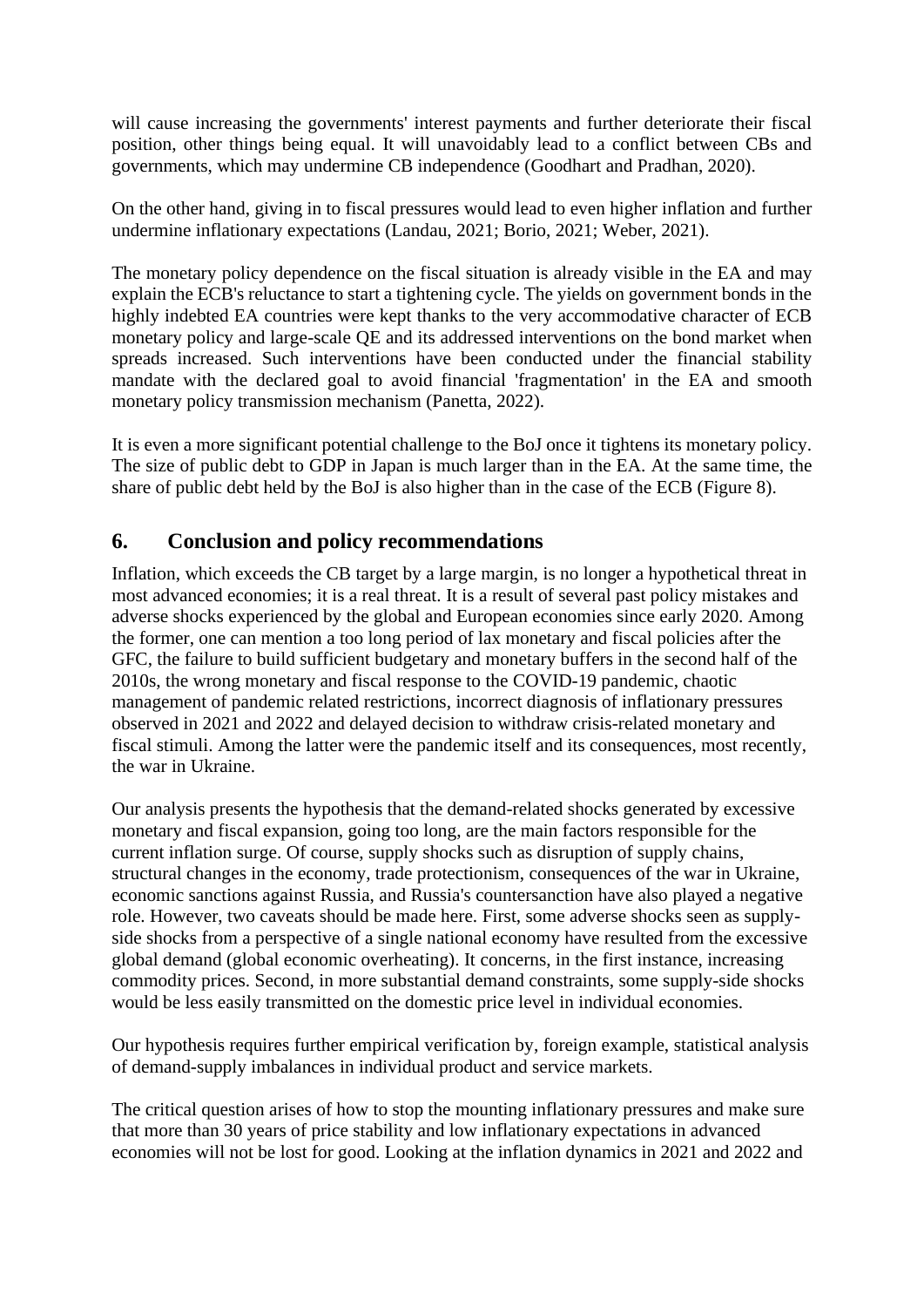on monetary and fiscal accounts, it becomes clear that the current inflation is not a temporary phenomenon, which will disappear soon without significant policy intervention.

Effective disinflation requires both monetary and fiscal policy tightening. It should be done quickly to avoid building higher inflationary expectations and inertia and a stagflation scenario (Roubini 2022a), as happened in the 1970s.

Given a high public debt level and increasing fiscal dependence of CBs, budgetary adjustment can be even more urgent than monetary policy tightening. It would widen monetary policy's room for manoeuvre and help defend CB independence. Fiscal adjustment measures must be country-specific and, in most cases, include both increases in revenue and a reduction in expenditure. Ideally, they should help in addressing long-term development challenges. For example, higher retirement age and green taxation could reduce fiscal deficits, mitigate the adverse effects of population aging and limit carbon emissions.

The governments should also avoid counterproductive populist measures such as direct or indirect subsidisation of those goods and services (for example, energy), which prices overgrow, or price controls.

Returning to trade liberalisation policy, globally and regionally, avoiding protectionist and import-substitution temptations, deregulation of national markets, and similar actions could help mitigate supply-side shocks, supply, and production bottlenecks, and put downward pressures on domestic prices. For example, Hufbauer et al. (2022) proposed a trade liberalisation package that could offer a one-off reduction of the US inflation by ca. 1.3 percentage points.

Fighting inflation in the environment of the adverse supply shocks must involve economic and social costs (Roubini, 2022b) but postponing disinflation or adopting half-measures will be even more costly.

# **References**

Blanchard, O. (2021): *In defense of concerns over the \$1.9 trillion relief plan*, PIIE Realtime Economic Issues Watch, 18 February, [https://www.piie.com/blogs/realtime-economic-issues](https://www.piie.com/blogs/realtime-economic-issues-watch/defense-concerns-over-19-trillion-relief-plan)[watch/defense-concerns-over-19-trillion-relief-plan](https://www.piie.com/blogs/realtime-economic-issues-watch/defense-concerns-over-19-trillion-relief-plan)

Barro, R.J. (2021): *Pulling Up the Inflation Anchor*, Project Syndicate, 25 February, [https://www.project-syndicate.org/commentary/inflation-threat-us-fed-ignoring-long-term](https://www.project-syndicate.org/commentary/inflation-threat-us-fed-ignoring-long-term-inflation-expectations-by-robert-j-barro-2021-02)[inflation-expectations-by-robert-j-barro-2021-02](https://www.project-syndicate.org/commentary/inflation-threat-us-fed-ignoring-long-term-inflation-expectations-by-robert-j-barro-2021-02)

Borio, C. (2021): *Is inflation dead or hibernating?* SUERF Policy Briefs, No. 41, January, [https://www.suerf.org/docx/f\\_cd2afeae77cf0710c16983b9eab53641\\_19901\\_suerf.pdf](https://www.suerf.org/docx/f_cd2afeae77cf0710c16983b9eab53641_19901_suerf.pdf)

Cottarelli, C., and Blejer M. (1991): *Forced Savings and Repressed Inflation in the Soviet Union: Some Empirical Results*, IMF Working Paper, WP/91/55, June, [https://www.elibrary.imf.org/doc/IMF001/02566-9781451847550/02566-](https://www.elibrary.imf.org/doc/IMF001/02566-9781451847550/02566-9781451847550/Other_formats/Source_PDF/02566-9781455298808.pdf) [9781451847550/Other\\_formats/Source\\_PDF/02566-9781455298808.pdf](https://www.elibrary.imf.org/doc/IMF001/02566-9781451847550/02566-9781451847550/Other_formats/Source_PDF/02566-9781455298808.pdf)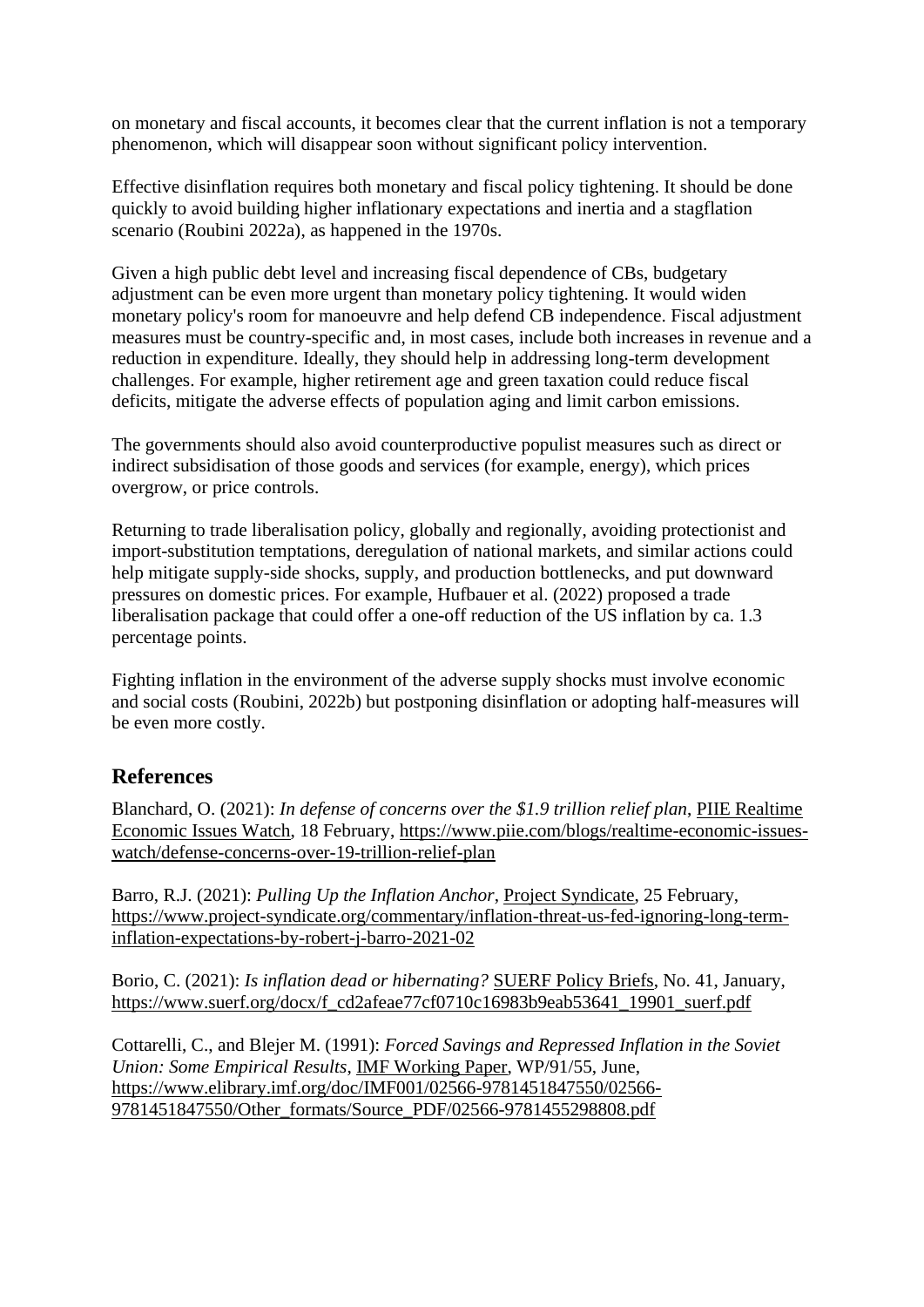Dabrowski, M. (2021a): *Two Major Economic Crises in the Early Twenty-First Century and their Impact on Central Bank Independence*, Accounting, Economics, and Law: A Convivium, Vol. 11, pp. 1-47, 11 May,<https://doi.org/10.1515/ael-2020-0139>

Dabrowski, M. (2021b): *Monetary arithmetic and inflation risk*, Bruegel blog, 28 September. <https://www.bruegel.org/2021/09/monetary-arithmetic-and-inflation-risk/>

Demertzis, M. (2022): *The weakness of average inflation targeting*, Bruegel blog, 22 February.<https://www.bruegel.org/2022/02/the-weakness-of-average-inflation-targeting/>

ECB (2021): *The ECB's monetary policy strategy statement*, European Central Bank, 8 July, [https://www.ecb.europa.eu/home/search/review/html/ecb.strategyreview\\_monpol\\_strategy\\_st](https://www.ecb.europa.eu/home/search/review/html/ecb.strategyreview_monpol_strategy_statement.en.html) [atement.en.html](https://www.ecb.europa.eu/home/search/review/html/ecb.strategyreview_monpol_strategy_statement.en.html)

FOMC (2020): *Statement on Longer-Run Goals and Monetary Policy*, Board of Governors of the Federal Reserve System, Federal Open Market Committee, 27 August. [https://www.federalreserve.gov/monetarypolicy/files/FOMC\\_LongerRunGoals.pdf](https://www.federalreserve.gov/monetarypolicy/files/FOMC_LongerRunGoals.pdf)

Garcia Herrero, A. (2022): *China's Covid policy to be year's largest economic shock*, Asia Times, 13 April. [https://asiatimes.com/2022/04/chinas-covid-policy-to-be-years-largest](https://asiatimes.com/2022/04/chinas-covid-policy-to-be-years-largest-economic-shock/)[economic-shock/](https://asiatimes.com/2022/04/chinas-covid-policy-to-be-years-largest-economic-shock/) 

Goodhart, C., and Pradhan, M. (2020): The Great Demographic Reversal: Aging Societies, Waning Inequality and Inflation Revival. Cham: Palgrave Macmillan, <https://link.springer.com/book/10.1007%2F978-3-030-42657-6>

Hoffmann, M., Moench, E., Pavlova, L., and Schultefrankenfeld, G. (2021): *The effects of the ECB's new inflation target on private households' inflation expectations*, Vox.EU-CEPR, 20 December. [https://voxeu.org/content/effects-ecb-s-new-inflation-target-private-households](https://voxeu.org/content/effects-ecb-s-new-inflation-target-private-households-inflation-expectations)[inflation-expectations](https://voxeu.org/content/effects-ecb-s-new-inflation-target-private-households-inflation-expectations)

Hufbauer, G.C., Hogan, M., and Wang, Y. (2022): *For inflation relief, the United States should look to trade liberalization*, Peterson Institute for International Economics, Policy Brief No. 22-4, March.<https://www.piie.com/sites/default/files/documents/pb22-4.pdf>

Jensen, G., Saphier, M., and Secundo, S. (2021): *It's Mostly a Demand Shock, Not a Supply Shock, and It's Everywhere*, Bridgewater Research and Insights, 19 October, [https://www.bridgewater.com/its-mostly-a-demand-shock-not-a-supply-shock-and-its](https://www.bridgewater.com/its-mostly-a-demand-shock-not-a-supply-shock-and-its-everywhere)[everywhere](https://www.bridgewater.com/its-mostly-a-demand-shock-not-a-supply-shock-and-its-everywhere)

Kaur, D. (2021): *Here's what the 2021 global semiconductor shortage is all about*, Techwire Asia, 13 October, [https://techwireasia.com/2021/10/heres-what-the-2021-global](https://techwireasia.com/2021/10/heres-what-the-2021-global-semiconductor-shortage-is-all-about/)[semiconductor-shortage-is-all-about/](https://techwireasia.com/2021/10/heres-what-the-2021-global-semiconductor-shortage-is-all-about/)

Kornai, J. (1980): Economics of Shortage, Amsterdam: North-Holland

Landau, J-P (2021): *Inflation and the Biden stimulus*, Vox.EU-CEPR, 8 February. <https://voxeu.org/article/inflation-and-biden-stimulus>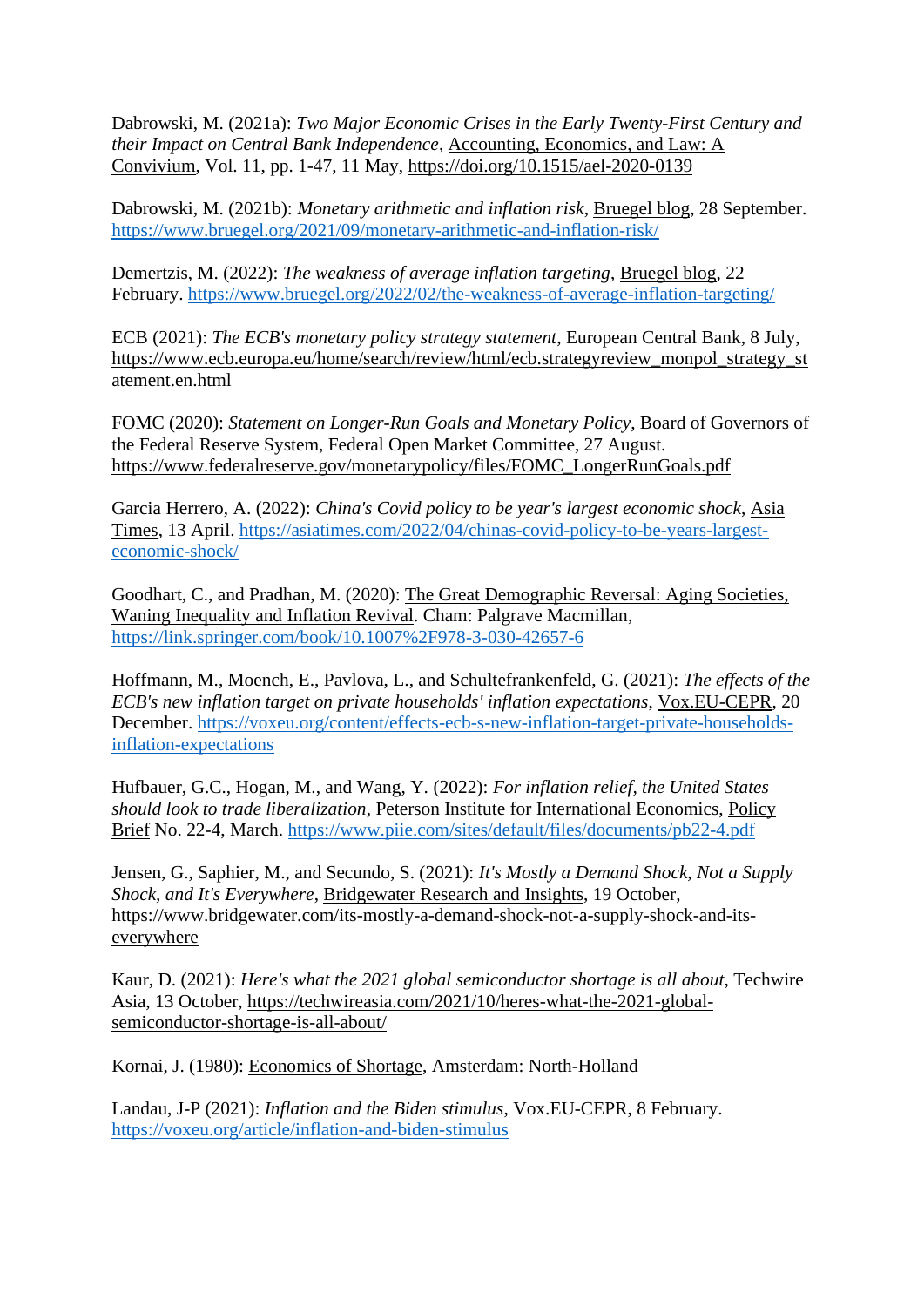Lagarde, C. (2021): *Monetary policy during an atypical recovery*, Speech by Christine Lagarde, President of the ECB, at ECB Forum on Central Banking 'Beyond the pandemic: the future of monetary policy,' Frankfurt am Main, 28 September, <https://www.ecb.europa.eu/press/key/date/2021/html/ecb.sp210928~4cc57f558d.en.html>

McCracken, M.W, and Amburgey, A. (2021): *Inflation Expectations and the Fed's New Monetary Framework*, Federal Reserve Bank of St. Louis, On the Economy Blog, 8 July. [https://www.stlouisfed.org/on-the-economy/2021/july/inflation-expectations-fed-new](https://www.stlouisfed.org/on-the-economy/2021/july/inflation-expectations-fed-new-monetary-framework)[monetary-framework](https://www.stlouisfed.org/on-the-economy/2021/july/inflation-expectations-fed-new-monetary-framework)

Nouicer, A., and Piebalgs, A. (2021): *Some reflections on current gas market price trends*, European University Institute, Florence School of Regulation, 9 December, <https://fsr.eui.eu/skyrocketing-energy-prices/>

Panetta, F. (2022): *Normalising monetary policy in non-normal times*, Speech by Fabio Panetta, Member of the Executive Board of the ECB, at a policy lecture hosted by the SAFE Policy Center at Goethe University and the Centre for Economic Policy Research (CEPR), Frankfurt am Main, 25 May 2022,

<https://www.ecb.europa.eu/press/key/date/2022/html/ecb.sp220525~eef274e856.en.html>

Powell, J. (2021): *Monetary Policy in the Time of COVID*, Speech at the 'Macroeconomic Policy in an Uneven Economy,' economic policy symposium sponsored by the Federal Reserve Bank of Kansas City, Jackson Hole, Wyoming, 27 August, <https://www.federalreserve.gov/newsevents/speech/powell20210827a.htm>

Rogoff, K. (2021): *Are Inflation Fears Justified?* Project Syndicate, 1 March, [https://www.project-syndicate.org/commentary/long-term-inflation-risks-central-banks](https://www.project-syndicate.org/commentary/long-term-inflation-risks-central-banks-globalization-by-kenneth-rogoff-2021-03)[globalization-by-kenneth-rogoff-2021-03](https://www.project-syndicate.org/commentary/long-term-inflation-risks-central-banks-globalization-by-kenneth-rogoff-2021-03)

Roubini, N. (2022a): *The Gathering Stagflationary Storm*, Project Syndicate, 25 April. [https://www.project-syndicate.org/commentary/world-economy-stagflationary-perfect-storm](https://www.project-syndicate.org/commentary/world-economy-stagflationary-perfect-storm-by-nouriel-roubini-2022-04)[by-nouriel-roubini-2022-04](https://www.project-syndicate.org/commentary/world-economy-stagflationary-perfect-storm-by-nouriel-roubini-2022-04)

Roubini, N. (2022b): *Don't Bet on a Soft Landing*, Project Syndicate, 26 May. [https://www.project-syndicate.org/commentary/reducing-inflation-likely-to-cause-recession](https://www.project-syndicate.org/commentary/reducing-inflation-likely-to-cause-recession-by-nouriel-roubini-2022-05)[by-nouriel-roubini-2022-05](https://www.project-syndicate.org/commentary/reducing-inflation-likely-to-cause-recession-by-nouriel-roubini-2022-05)

Weber, A.A. (2021): *Will Inflation Make a Comeback?* Project Syndicate, 17 February, [https://www.project-syndicate.org/commentary/why-covid19-pandemic-could-lead-to-higher](https://www.project-syndicate.org/commentary/why-covid19-pandemic-could-lead-to-higher-inflation-by-axel-weber-1-2021-02)[inflation-by-axel-weber-1-2021-02](https://www.project-syndicate.org/commentary/why-covid19-pandemic-could-lead-to-higher-inflation-by-axel-weber-1-2021-02)

Zachmann, G., Sgaravatti, G., and McWilliams, B. (2022): *European natural gas imports*, Bruegel Datasets, Last update: 18 January, <https://www.bruegel.org/publications/datasets/european-natural-gas-imports/>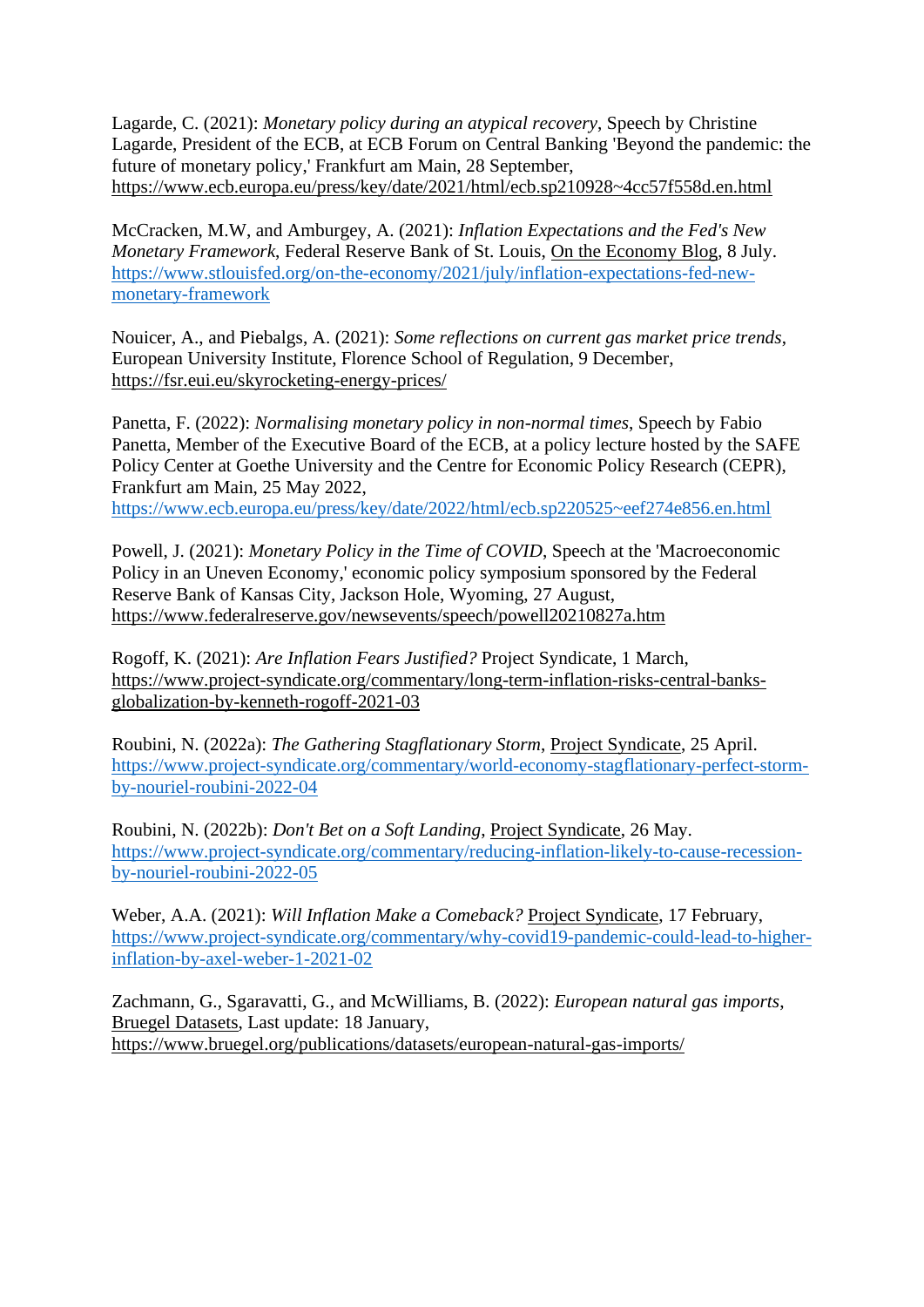

**Figure 1: Annual HICP inflation in Europe, in %, XII.2020-IV.2022**

Source: Eurostat





Source: Eurostat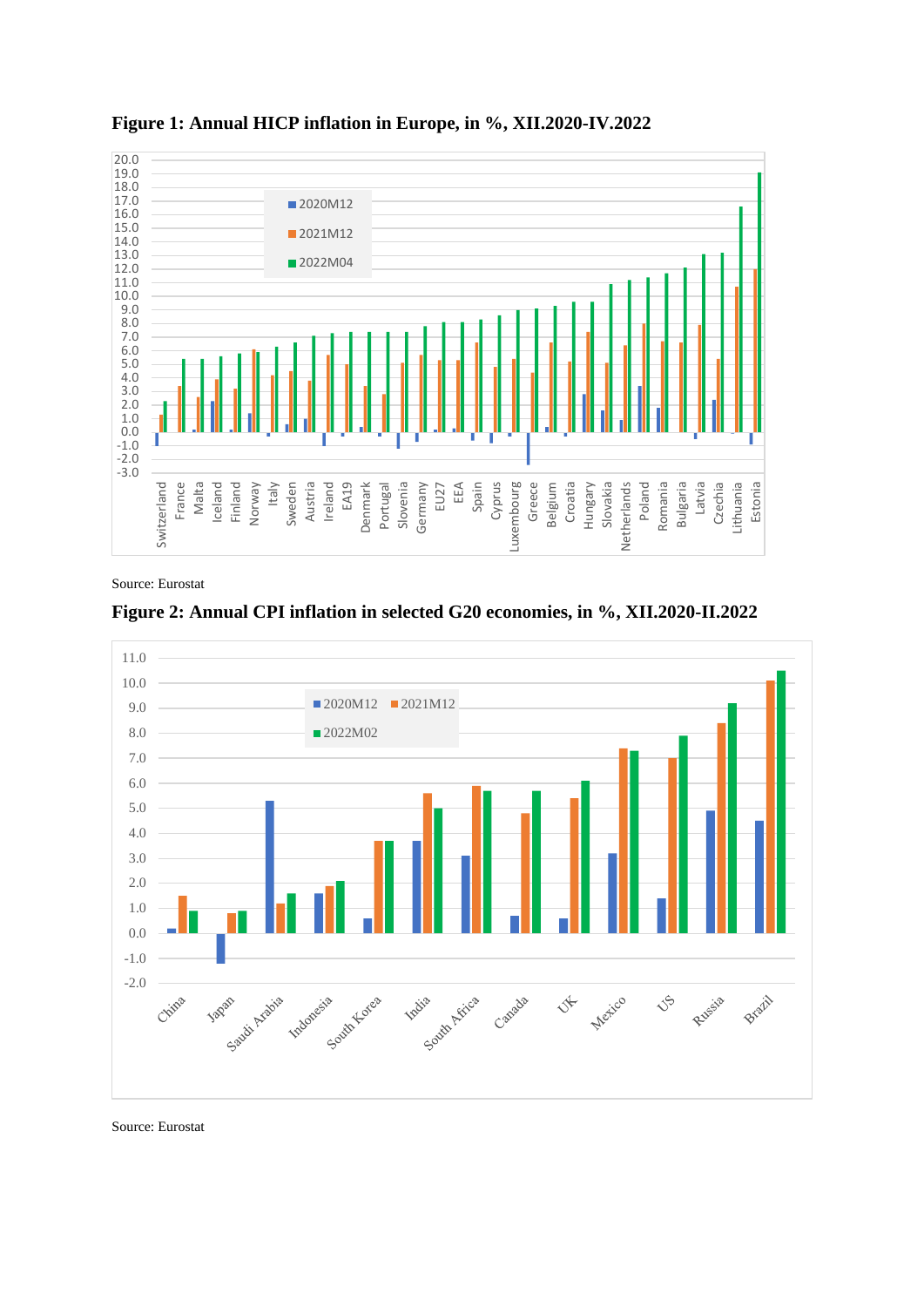

**Figure 3: Money multiplier in major currency areas, 2007-2021 (broad money/base money)**

Source: IMF International Financial Statistics [\(http://www.data.imf.org\)](http://www.data.imf.org/) and author's calculation





Source: IMF International Financial Statistics (www.data.imf.org)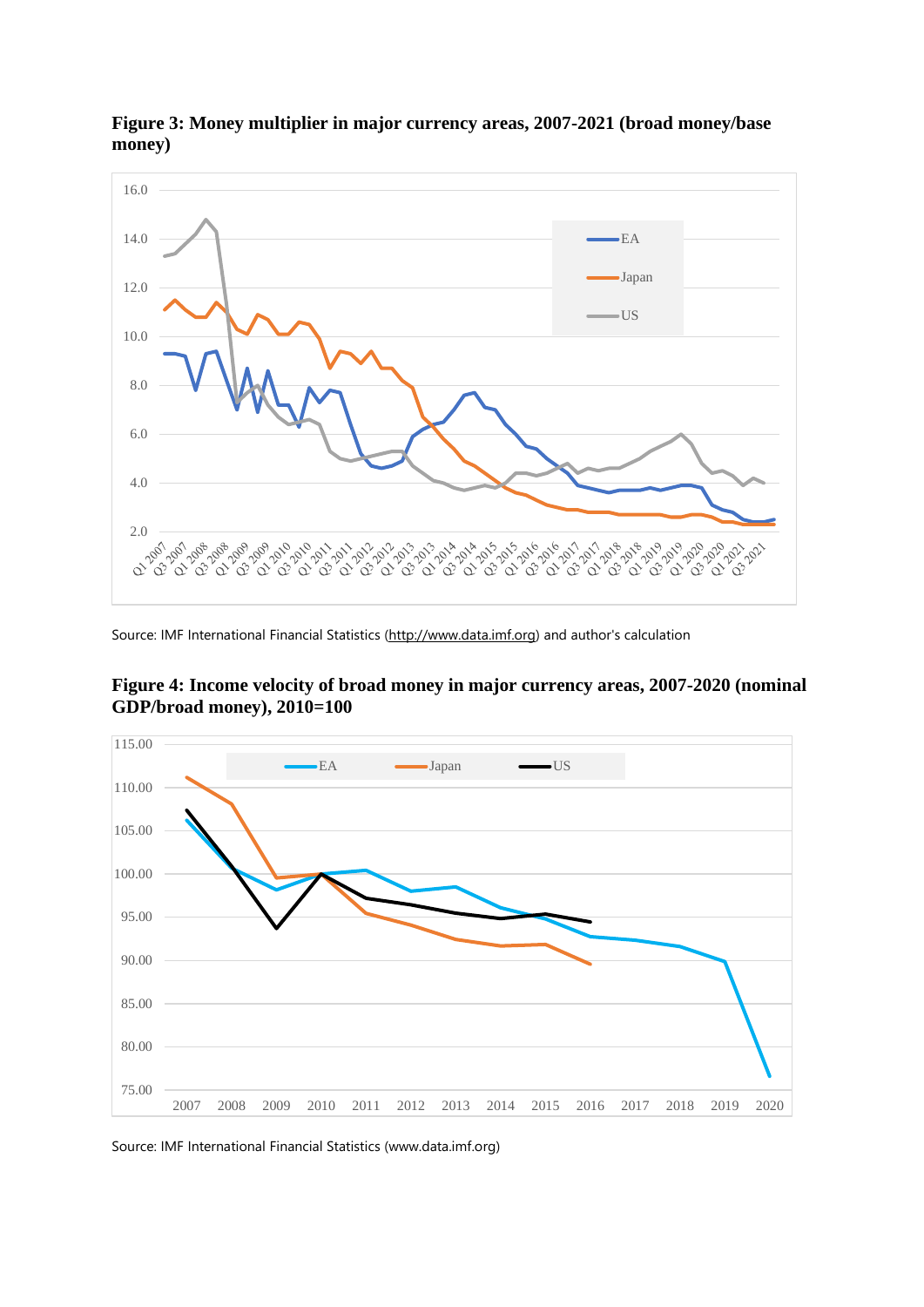

#### **Figure 5: Central bank liabilities to other depository financial corporations (commercial banks deposits in CB) in key currency areas, 2007-2020**

Note: European Central Bank (ECB) in EUR million, Bank of Japan (BoJ) in JPY hundred million, US Federal Reserve System (Fed) in USD million

Source: IMF International Financial Statistics [\(http://www.data.imf.org\)](http://www.data.imf.org/) and author's calculation



**Figure 6: Key currency areas: CB total assets, January 2007 – April 2022**

Note: European Central Bank (ECB) in EUR million, Bank of Japan (BoJ) in JPY hundred million, US Federal Reserve System (Fed) in USD million

Source: IMF International Financial Statistics (http://www.data.imf.org)